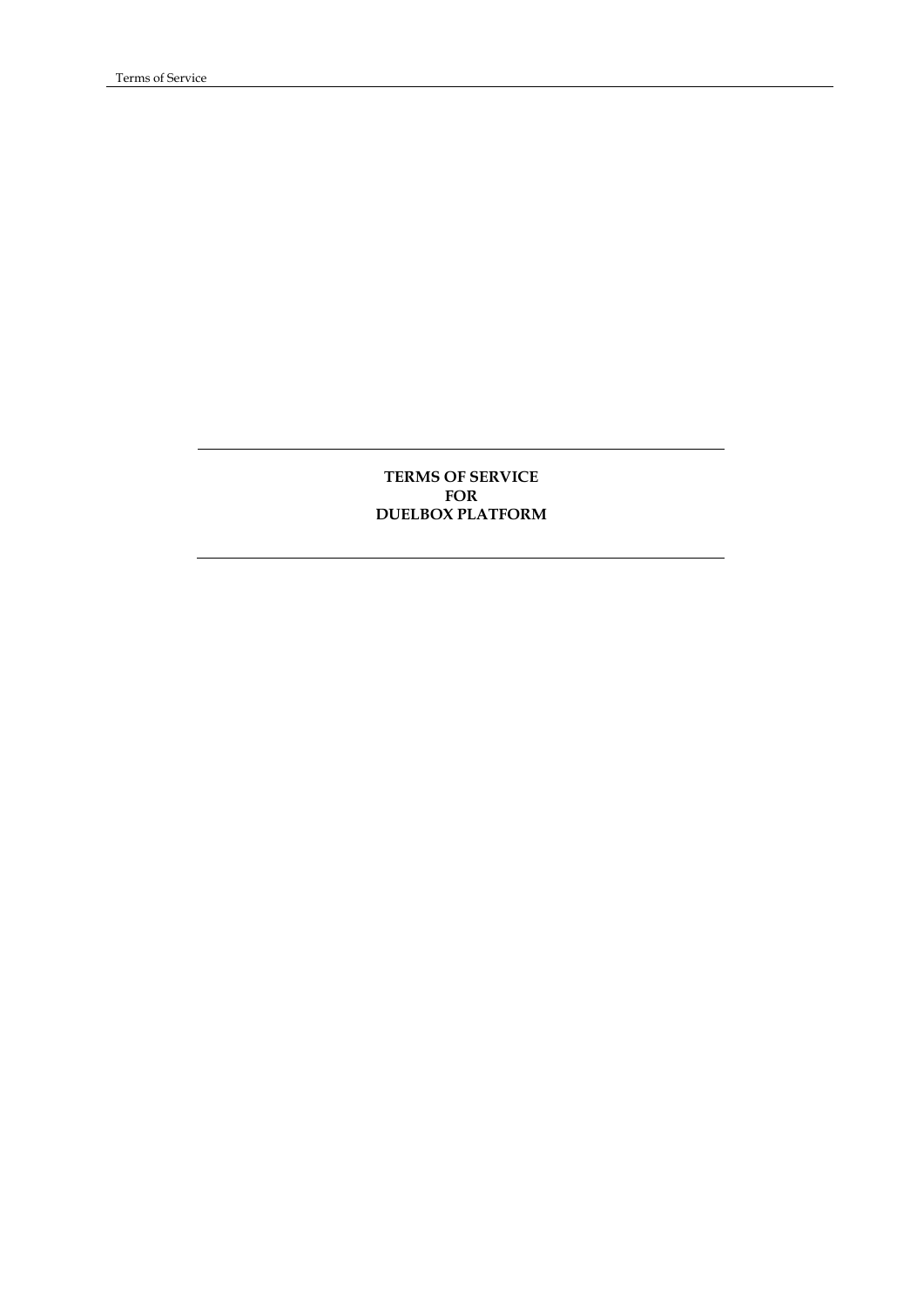# **TABLE OF CONTENTS**

| 1.  |                                                                        |  |
|-----|------------------------------------------------------------------------|--|
| 2.  |                                                                        |  |
| 3.  |                                                                        |  |
| 4.  |                                                                        |  |
| 5.  |                                                                        |  |
| 6.  |                                                                        |  |
| 7.  |                                                                        |  |
| 8.  |                                                                        |  |
| 9.  |                                                                        |  |
| 10. |                                                                        |  |
| 11. |                                                                        |  |
| 12. |                                                                        |  |
| 13. |                                                                        |  |
| 14. | Company's Rights In Order To Protect The Content Of The Internet Site7 |  |
| 15. |                                                                        |  |
| 16. |                                                                        |  |
| 17. |                                                                        |  |
| 18. |                                                                        |  |
| 19. |                                                                        |  |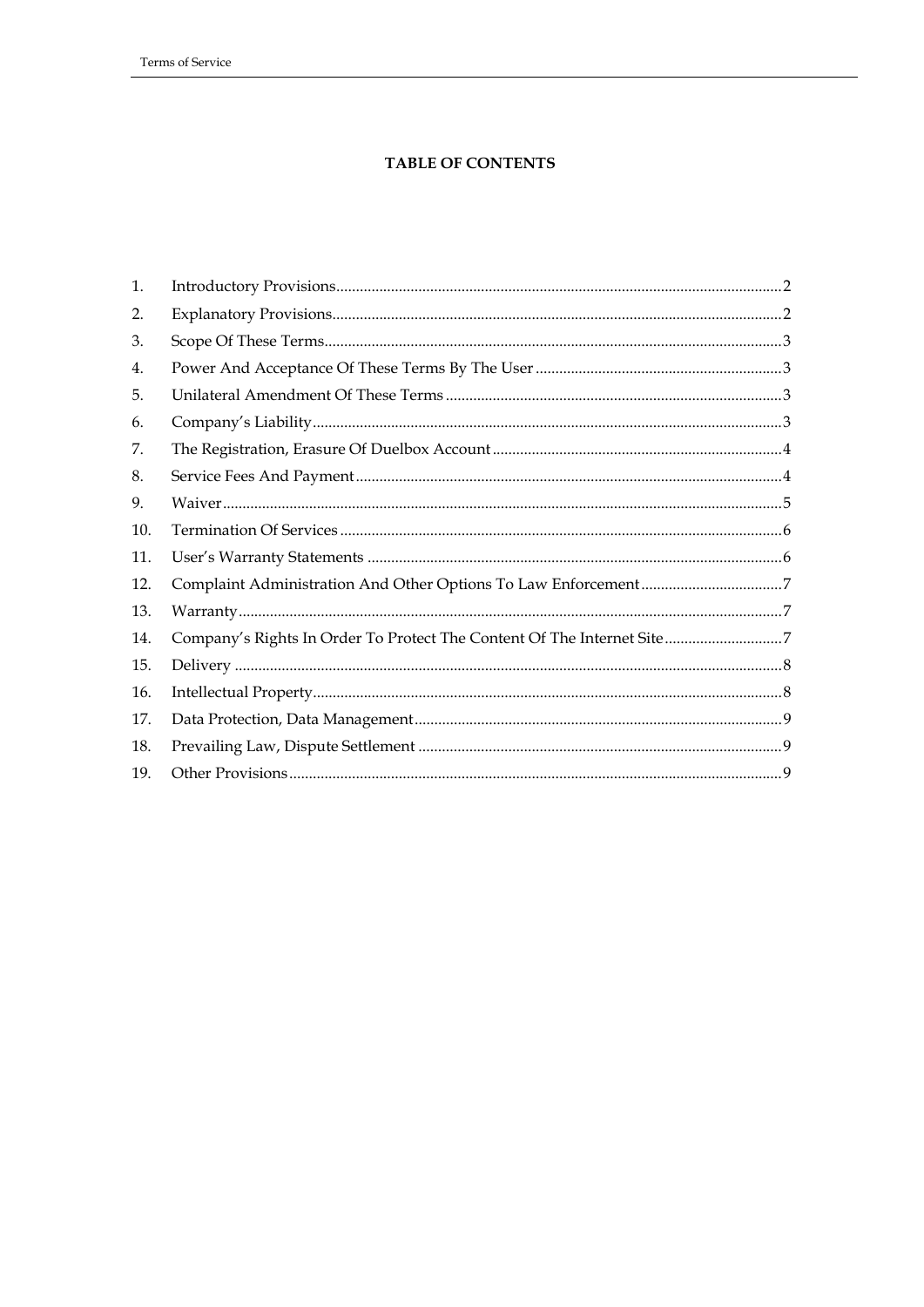# *WARNING FOR THE USERS*

*Before you get to know these terms of service (hereinafter referred to as "Terms") we wish to especially draw the attention of our users to the fact that this document contains the general terms and conditions of Duelbox web-based application created by Duelbox Interaktív Rendezvénytechnika Korlátolt Felelősségű Társaság (Seat: 1152 Budapest, Szentmihályi út 137. 2. em..; Registration number: 01-09-275223; VAT number: 25438433-2-42. hereinafter referred to as "Company" or "Service Provider"), operated on the websites [www.duelbox.hu,](http://www.duelbox.hu/) [www.duelbox.com.](http://www.duelbox.com/)* 

*[www.duelbox.tv](http://www.duelbox.tv/)*, *and on all other current or future websites owned and managed by the Company. The Company is not in the position to deviate from these provisions and all that set forth herein qualify as general contract terms pursuant to the provisions of Act V of 2013 on the Civil Code, 6th Book Chapter XI (6:77-81.§§) and are binding in the legal relations of the parties. The Company is striving that the content of these Terms are clear and consistent, while the users are requested to know and apply the term definitions of these Terms in all issues of interpretation, which you find under these Terms Explanatory Provisions.* 

*The staff of the Company is always at your disposal in order to clarify and help.* 

*THE BELOW TERMS OF SERVICE REFLECT THE TERMS AND CONDITIONS OF THE CONTRACT BETWEEN YOU AND THE COMPANY WHICH RELATE TO THE USE OF DUELBOX OF CERTAIN SERVICES THEREOF BY YOU. THESE TERMS CONTAIN THE TERMS OF THE ELECTRONIC SERVICES EXTENDED TO THE USERS BY THE COMPANY, THE RIGHTS AND OBLIGATIONS OF THE SERVICE PROVIDER AND THE USERS USING THE SERVICES. THESE TERMS STAND FOR ALL LEGAL TRANSACTIONS AND SERVICES, WHICH RUN THROUGH THE DUELBOX APPLICATION AND THE WEBSITES [WWW.DUELBOX.HU](http://www.duelbox.hu/), [WWW.DUELBOX.COM](http://www.duelbox.com/), [WWW.DUELBOX.TV](http://www.duelbox.tv/) AND ALL OTHER CURRENT OR FUTURE WEBSITES OWNED AND MANAGED BY THE COMPANY IRRESPECTIVE WHETHER THE DELIVERY THEREOF IS COMPLETED FROM HUNGARY OR ABROAD, BY THE SERVICE PROVIDER OR HIS INVOLVED PARTY.*

*THE COMPANY SHALL USE REASONABLE EFFORTS TO PROTECT INFORMATION SUBMITTED BY THE USER IN CONNECTION WITH THE SERVICES, BUT THE USER AGREE THAT THE USERS SUBMISSION OF SUCH INFORMATION IS AT THE USERS SOLE RISK, AND THE USE HEREBY RELEASE THE COMPANY FROM ANY AND ALL LIABILITY TO THE USER FOR ANY LOSS OR LIABILITY RELATING TO SUCH INFORMATION IN ANY WAY.*

*THE COMPANY DOES NOT REPRESENT OR GUARANTEE THAT THE SERVICES WILL BE FREE FROM LOSS, CORRUPTION, ATTACK, VIRUSES, INTERFERENCE, HACKING, OR OTHER SECURITY INTRUSION, AND THE USER HEREBY RELEASE THE COMPANY FROM ANY LIABILITY RELATING THERETO.* 

# **UPON ADDING A TICK IN THE 'READ AND ACCEPTED' FIELD THE USER EXPRESSLY CONFIRMS TO HAVE READ THESE TERMS AND TO EXPRESSLY ACCEPTS THESE TERMS OF SERVICE .**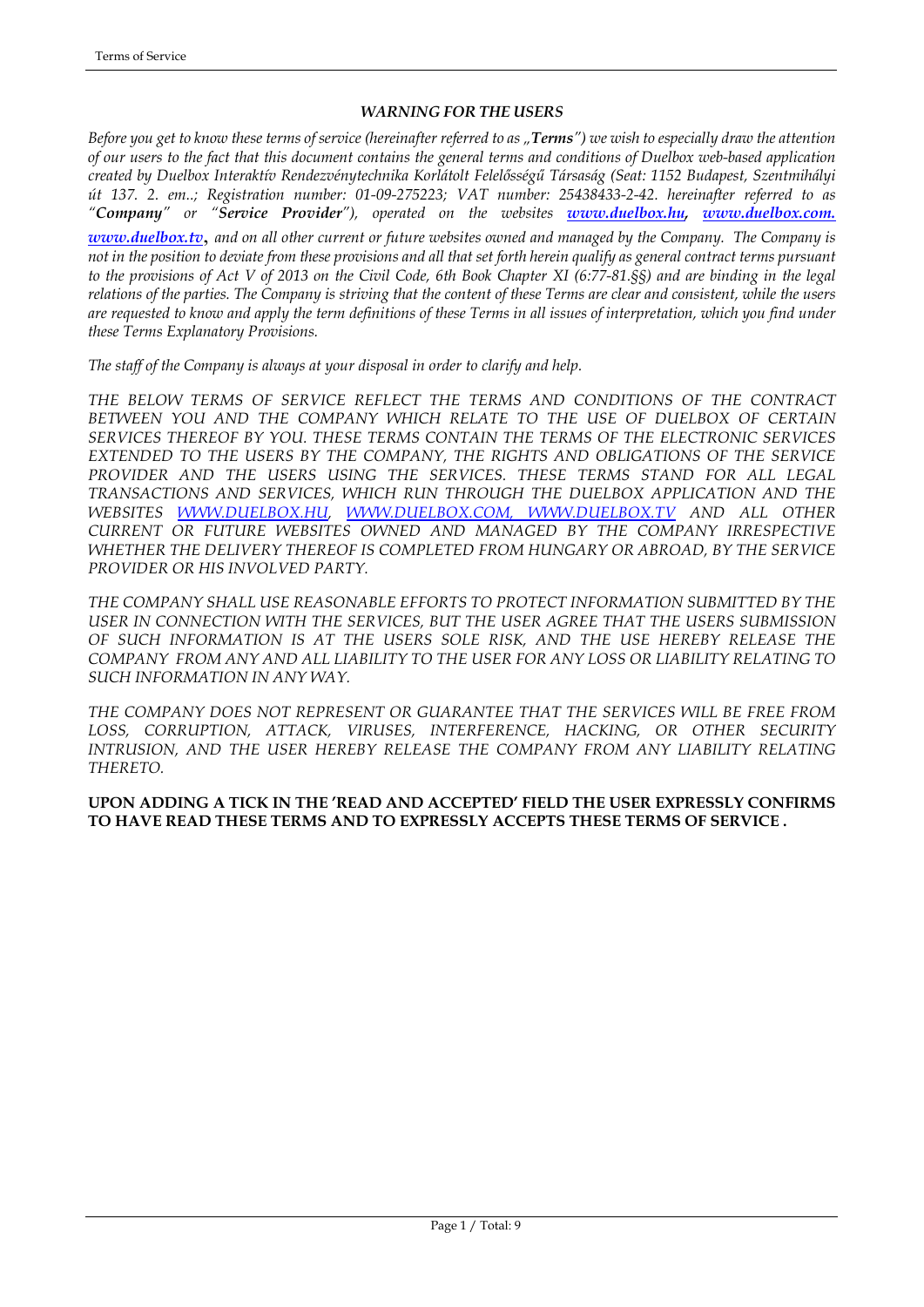# 1. **INTRODUCTORY PROVISIONS**

- 1.1 The [www.duelbox.hu,](http://www.duelbox.hu/) [www.duelbox.com,](http://www.duelbox.com/) www.duelbox.tv websites and all other current or future websites owned and managed by the company (hereinafter referred to as "**Website**") and the Duelbox web-based application (hereinafter referred to as "**Duelbox**") operated on the Website is owned by the Company.
- 1.2 The Website and Duelbox is under copyright protection. The Company is the copyright beneficiary of all contents published upon the delivery of the services accessible through Duelbox and the Website, including among others all graphics and other contents forming an integral part of Duelbox and the Website, the arrangement, edition, the applied software and other solutions, ideas, realization on the Website area.
- 1.3 The Company is a business entity operating as a limited liability company registered at the Metropolitan Court as Registry Court under the company registration number 01-09-275223. The Company pursues its activity pursuant to the effective Hungarian legal rules at all times.

# 2. **EXPLANATORY PROVISIONS**

2.1 In the interpretation of these Terms the words and expressions listed hereunder with capital letters have the meaning set forth hereunder – irrespective of the tense, singular or plural, grammar sentence they are used in:

"**Company**" or "**Service Provider**" means the **Duelbox Interaktív Rendezvénytechnika Korlátolt Felelősségű Társaság** (Seat: 1152 Budapest, Szentmihályi út 137. 2. em.; Registration number: 01-09- 275223; VAT number: 25438433-2-42).

"**Content**" means the content, which the User provides on the Website and on Duelbox.

"**Duelbox**" means the web-based interactive event, team-building, conference and broadcaster tool, created and owned by the Company.

"**Duelbox Account**" means the user profile created by the User during the Registration.

"**Elkertv./Act on E-Commerce**" means the Act CVIII of 2001 on electronic commercial services and on certain questions of services relating to the information society.

"**Terms**" means the set of rules applied by the Company, which sets the essential rules of the electronic service between the Company and the User and the provisions of which shall be applied in all legal relations between the Company and the User, whereby the User uses Duelbox or the Website.

"**Infotv./Act on Information"** means the Act CXII of 2011 on the Right of Information Self Determination and on the Freedom of Information and its amendment the Act XXXVIII of 2018.

"**Personal Data**" means any information relating to an identified or identifiable natural person ('data subject'); an identifiable natural person is one who can be identified, directly or indirectly, in particular by reference to an identifier such as a name, an identification number, location data, an online identifier or to one or more factors specific to the physical, physiological, genetic, mental, economic, cultural or social identity of that natural person.

"**Ptk./Civil Code**" means the Act V of 2013 on the Civil Code.

"**Registration**" is the procedure with which the User creates own Duelbox Account on the Website.

"**Service**" means the electronic services or any thereof extended to the User through Duelbox and the Website after having agreed to these Terms.

"**Third Party"** means the natural or legal person or body without legal entity, who or which is not identical with the User or with the Company or the representative thereof.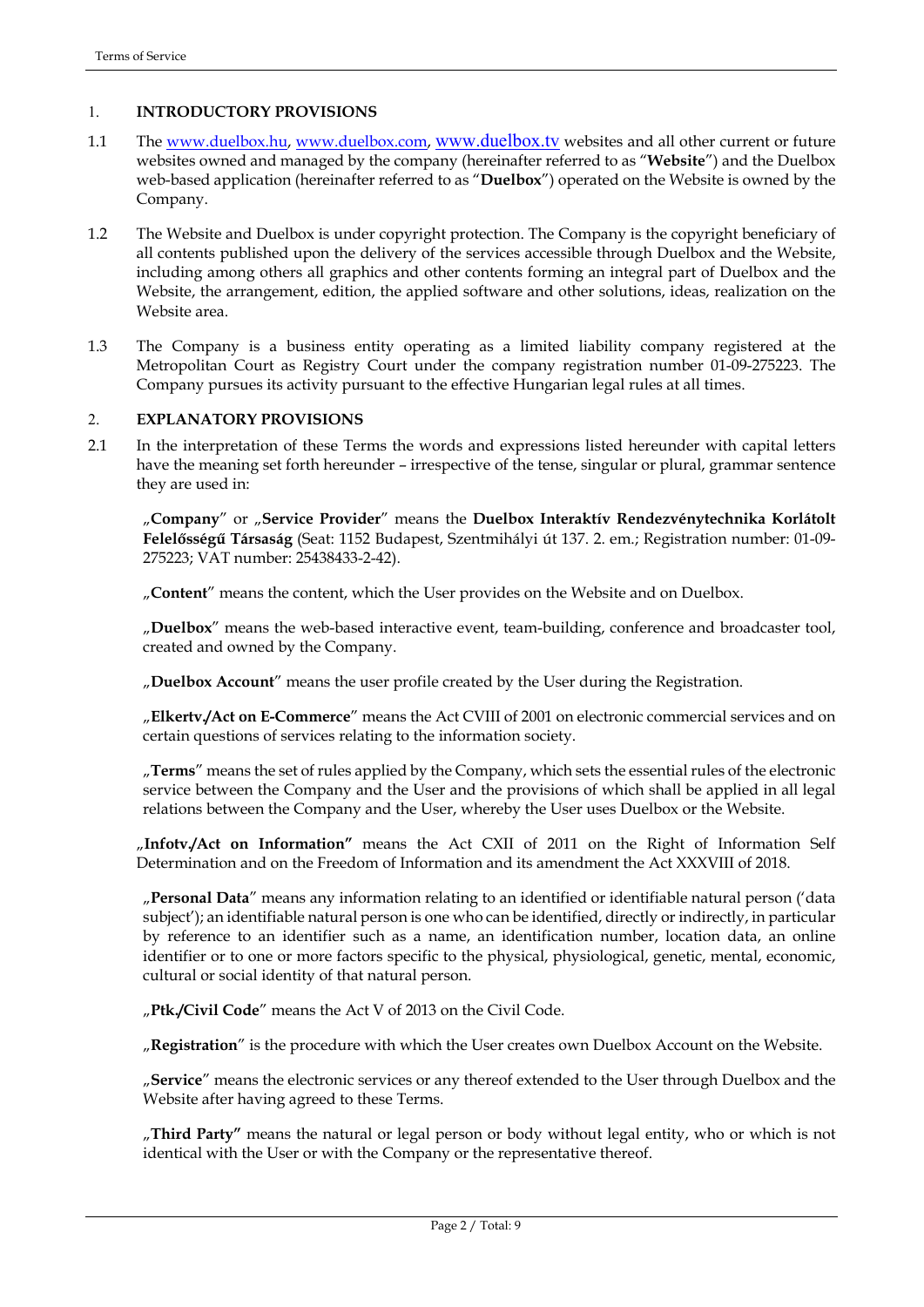"**User**" means the natural or legal person, who uses Duelbox and the Company's Website after having agreed to these Terms;

2.2 The headings and the paragraph numbers in these Terms application merely serve as a reference base and can be considered only together with the interpretation of these Terms formulation.

#### 3. **SCOPE OF THESE TERMS**

The set of rules on the legal relation of the electronic service between the Company and the User are contained jointly in these Terms and the relevant legal rules.

# 4. **POWER AND ACCEPTANCE OF THESE TERMS BY THE USER**

- 4.1 The Company issues these Terms for unlimited term. The provisions of these Terms shall be applied in the legal relation between the Company and the User as of the acceptance of these Terms.
- 4.2 The personal scope of these Terms extends to the Company, and the User.
- 4.3 The provisions of these Terms are applicable for all relations between the Company and the User in the absence of the provision of the rule of binding nature -, whereby the Company extends an electronic service.
- 4.4 By agreeing to these Terms the User expressly states that the Company has complied with its information obligation pursuant to Ptk 6:78 in the introductory part of these Terms.

#### 5. **UNILATERAL AMENDMENT OF THESE TERMS**

- 5.1 The Company is entitled to unilaterally complete and amend these Terms. The Company shall post the announcement on these Terms amendment on the Website – at least 15 (fifteen) days prior to becoming effective.
- 5.2 It falls under the User's liability to get to know the content of the amendment and to get information thereon from the Company or on the Company Website.
- 5.3 These Terms amendment relates to all legal relations established between the Company and the User earlier, but not yet delivered or not yet terminated and the legal relations between them will accordingly be modified, provided the User has agreed to the amendment. As an acceptance of these Terms amendment by the User qualify and consequently the legal relation between the Company and the User shall accordingly be modified from the date of the amendment, if the User keeps using the Service after the amendment takes effect, and the User has not expressly stated in writing toward the Company within 8 (eight) days after the amendment has been posted on the Website that he does not accept the amendment.
- 5.4 If the User does not accept the planned amendment in the written expressed statement addressed at the Company -, the Company is entitled to unilaterally terminate the legal relation between the parties with immediate effect and erase the Registration of the User, or to maintain the legal relation with unchanged content prior to these Terms amendment.
- 5.5 These Terms are public, anybody can look into and get to know it on the Website, on the other hand these Terms are the Company's intellectual property, and it is under copyright protection pursuant to the effective legal rules.

#### 6. **COMPANY'S LIABILITY**

- 6.1 The Company shall act in the course of the electronic services with the care and caution expected from the Company and taking the User's interests under the given circumstances in the possibly highest extent into account.
- 6.2 The Company does not take liability for damages, which happen out of his control and due to unavoidable reason – especially to exercise of power, official domestic or foreign order, refusal or late issue of the necessary official license.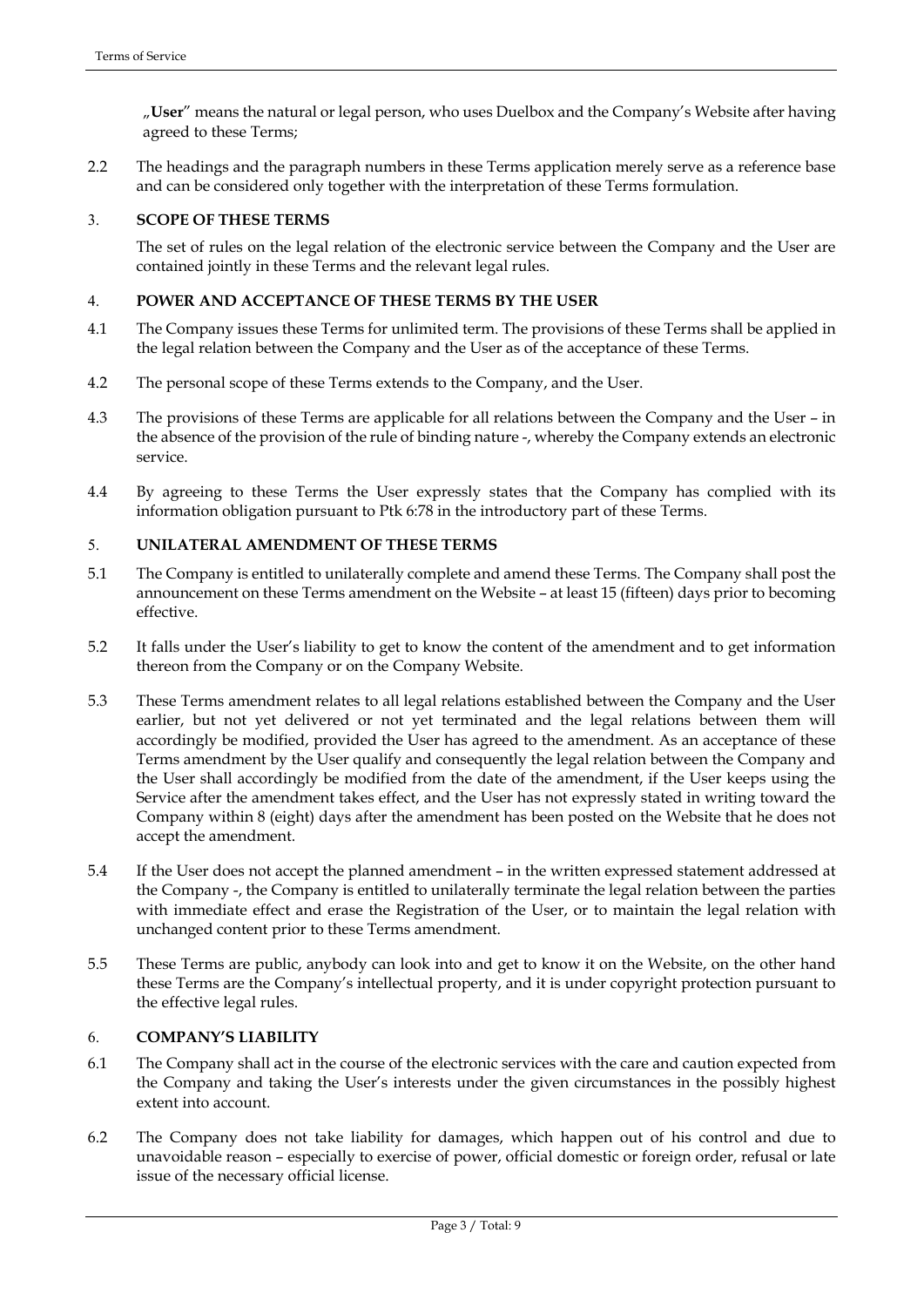- 6.3 The Company is entitled to suspend or stop the provision of the Services with a decision at own discretion. The formulation in the above point is prevailing in the event if (i) the Company suspends or stops the provision of the Services with a decision at own discretion; (ii) the Company or the Company's any contractual partner interrupts or restricts the operation; and (iii) the interruption of the Service takes place in the interest of protecting the Users' data.
- 6.4 The Company pursues the Service pursuant to the provisions of Act on E-Commerce (Elkertv). By running the Website, the Company wishes to provide the opportunity that the Users can use its Services in electronic way.
- 6.5 The User can use Duelbox and the Website exclusively at own risk and agrees that the Company takes no liability for any pecuniary and non-pecuniary losses arising in the course of the use. The Company excludes furthermore all liability for the behaviour shown by the Users of Duelbox and the Website.
- 6.6 No liability is charged to the Company for such defects or failures of small importance, which occur upon delivering transactions in high number even despite the general care expected. The Company is not responsible for the lack of performing the Service undertaken by the Company if the procedure is hindered by the legal dispute between the User and a Third party or by the behaviour due to the Third Party.
- 6.7 The restriction or exclusion of the Company's liability pursuant to these Terms do not concern the Company's liability, which cannot be restricted or excluded effectively in a contract.

# 7. **THE REGISTRATION, ERASURE OF DUELBOX ACCOUNT**

- 7.1 The User must Register a Duelbox Account to access and use the features of Duelbox. In case the User registering a profile for a company or other legal entity, the User represent and warrant that he/she have the authority to legally bind that entity and grant the Company all permissions and licenses provided in these Terms.
- 7.2 The User can register using an email address and creating a password.
- 7.3 The User must provide accurate, current and complete information during the Registration process and keep users profile up-to-date at all times.
- 7.4 Users may not Register more than one (1) Duelbox Account unless the Company authorizes the User to do so. Users may not assign or otherwise transfer their Duelbox Account to Third Party.
- 7.5 The User is responsible for maintaining the confidentiality and security of his/her Duelbox Account credentials and may not disclose the User' credentials to any Third Party. The User must immediately notify the Company if the User knows or has any reason to suspect that the User's credentials have been lost, stolen, misappropriated, or otherwise compromised or in case of any actual or suspected unauthorized use of the Duelbox Account. The User is liable for any and all activities conducted through the Duelbox Account, unless such activities are not authorized by the User and the User is not otherwise negligent (such as failing to report the unauthorized use or loss of your credentials).
- 7.6 The User may erase his/her Duelbox Account at any time by sending an email to the Company.

#### 8. **SERVICE FEES AND PAYMENT**

- 8.1 The Company may charge fees to Users (hereinafter: "**Service Fee**") in consideration for the use of Duelbox (hereinafter: "**Paid Services**"). The actual Service Fees are published in the Company's website at [https://www.duelbox.com/pricing/.](https://www.duelbox.com/pricing/) In addition the Users may ask for add-ons by sending a special request to the Company.
- 8.2 Any applicable Service Fee (including any applicable Taxes) will be displayed to the User prior to the use of Duelbox. The Company reserves the right to modify the Service Fee at any time.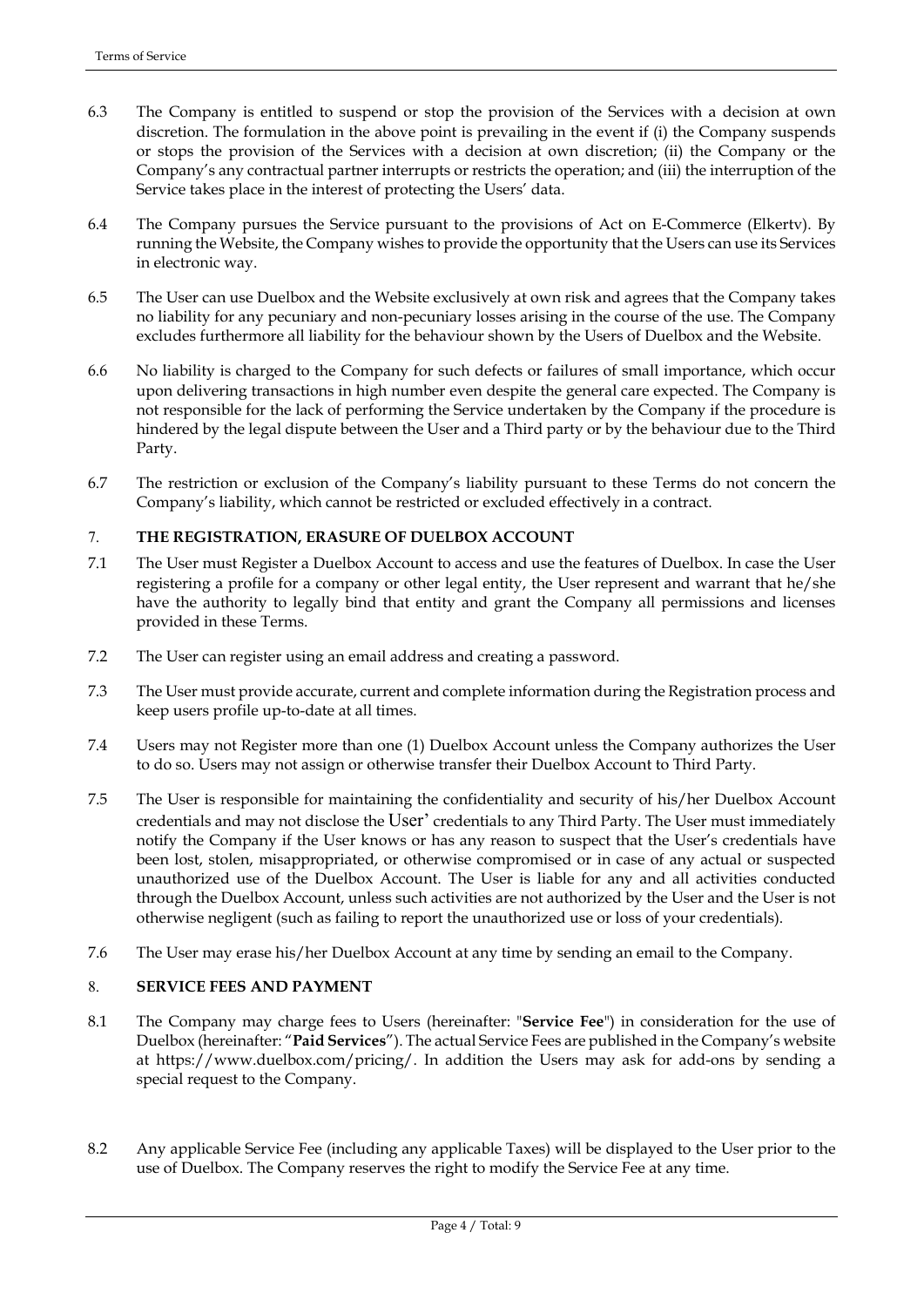- 8.3 The User is responsible for paying any Service Fee that the User owe to the Company in consideration for the use of Duelbox.
- 8.4 The Payment could be completed through the following payment service providers:
	- (a) Braintree
	- (b) American Express
	- (c) KBC
	- (d) most major credit or debit card providers
- 8.5 The Company shall be entitled to define any other payment method.
- 8.6 If the Service Fee is cannot be deducted from the User's indicated payment account on the due date the Company will try to collect the Service Fee in the following 7 (seven) days, during which the Services remain active. If the collection fails within 7 (seven) days of the due date the User's account shall be inactivated after 21 days. If the collection of the Service Fee is hindered in the consecutive due date too the User's account will be terminated definitely.
- 8.7 By accepting of these Terms, the User expressly approves that the Company may transfer the Users name, e-mail, and bank card information address to the above listed payment service providers, to assure the payment of the Service Fees and also expressly approves the Company to store these data according to the regulations of Infotv.
- 8.8 If the User has subscribed to a Paid Service but has not started the LIVE mode, the User shall be entitled to request the Company a refund of the Service Fee within 14 (fourteen) days (in case of annually paid accounts within 30 (thirty) days) of the purchase by sending a request of rescission. After the LIVE mode starts no rescission right can be validated and the User shall only be entitled to a refund in case the delivery of the Service fails due to technical reasons. Furthermore refunds according to the Paid Services are only issued if required by law.

# 9. **WAIVER**

- 9.1 The formulations in this point relate exclusively to a User acting out of his profession, job or business activity, who orders, receives, uses, utilizes the Paid Service and who is the addressee of the articlerelevant commercial communication, offer (in the application of this point hereinafter referred to as: "**Consumer**").
- 9.2 The Consumer is entitled to waive the contract without any reason within fourteen (14) days from the day of entering the contract (subscribing to one of the Paid Service of the Company) with the exceptions determined in article 8.8 above (as regulated in 29§ the Government Decree 45/2014. (II.26.).
- 9.3 If the Consumer wishes to exercise his/her right to the waiver, he/she shall forward his/her clear statement on the intention of waiver to the Company to any of the Company's contact details set in these Terms. The Consumer exercises the right to waiver by due date, if the statement on the waiver is forwarded to the Service Provider before the expiry of the above set term. The Service Provider immediately confirms the receipt of the Consumer's statement to waiver by e-mail.
- 9.4 The Consumer is under the obligation to provide evidence to have exercised his/her right to waiver in conformity with the provisions set forth in this point.
- 9.5 In case of a waiver in writing it is considered being enforced by term if the Consumer forwards his/her relevant statement to the Service Provider within 14 (fourteen) calendar days (even on the 14th calendar day).
- 9.6 In case of a notice by postal way the Service Provider considers the date of posting, and the time of sending the e-mail in case of a notification through e-mail with regard to counting the due date. It is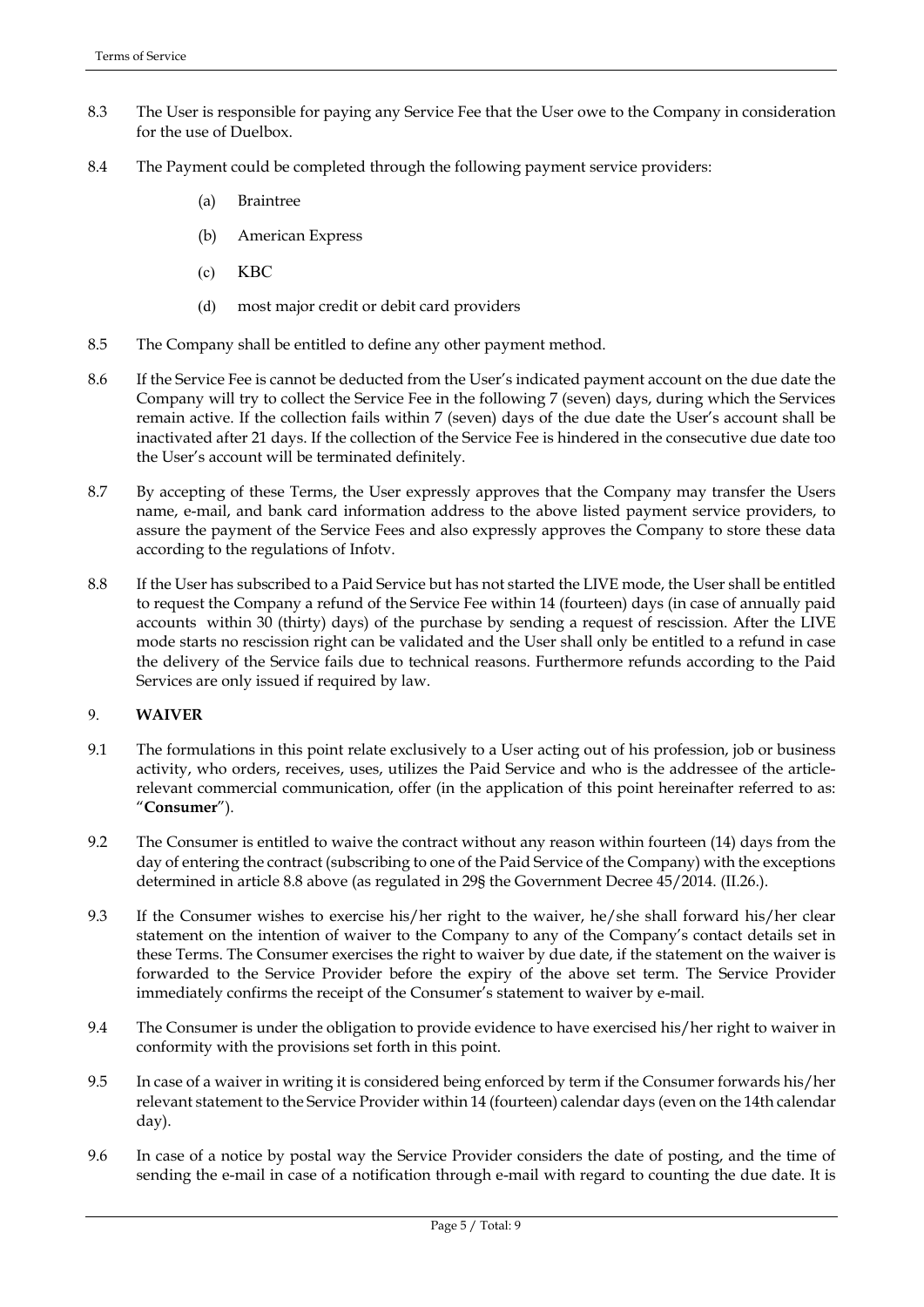suggested that the Consumer sends the letter on the waiver through registered postal mail so that the date of mailing can be credibly evidenced.

- 9.7 If the Consumer waives the contract, the Service Provider will reimburse all counter-performances performed by the Consumer immediately but within 14 (fourteen) days from receipt of the Consumer's statement on the waiver at the latest.
- 9.8 At the reimbursement the Service Provider applies the method of payment identical to the method of payment applied in the initial transaction, except the Consumer has expressly given his/her consent to apply another method of payment; no additional cost out of the application of such method of reimbursement is charged to the Consumer.
- 9.9 The Service Provider is entitled to refuse the waiver, if the LIVE mode of the Paid Service has started.

#### 10. **TERMINATION OF SERVICES**

- 10.1 The User is free to stop using the Companies Services at any time. The Company reserve the right to suspend or terminate the Users access to the Services with notice to the User if:
	- (a) the User breaches these Terms;
	- (b) the User using the Services in a manner that would cause a real risk of harm or loss to the Company or other Users;
	- (c) the User don't have an ongoing subscription and haven't accessed the Companies Services for 3 (three) consecutive months; or
	- (d) User publishes inappropriate content.
- 10.2 The Company is obliged to provide the Users with reasonable advance notice via the email address associated with the Users Duelbox Account to remedy the activity that prompted the Company to contact the User. If after such notice the User fail to take the steps, the Company terminate or suspend the Users access to the Services.
- 10.3 The Company won't provide notice before termination where:
	- (a) User is in material breach of these Terms;
	- (b) doing so would cause the Company legal liability or compromise The Companies ability to provide the Services to other Users; or
	- (c) the Company is prohibited from doing so by law.

#### 11. **USER'S WARRANTY STATEMENTS**

- 11.1 By accepting these Terms the User warrants to:
	- (a) be an adult, able to act, be a representative of the minor of 14 of age with an income earned with a job or representative of a legal entity;
	- (b) have read, understood the content and conditions of these Terms
	- (c) have read and understood the Company's privacy policy;
	- (d) show a responsible behaviour upon using the Service and he/she behave in good faith, cooperative and respectful toward other Users;
	- (e) compensate the Company against all claims arising from a Third Party, which is connected to the Website use by the User and to the employment of the Company's Services or comes from it, including any claim, cost, demand, deficit or loss of any nature or type.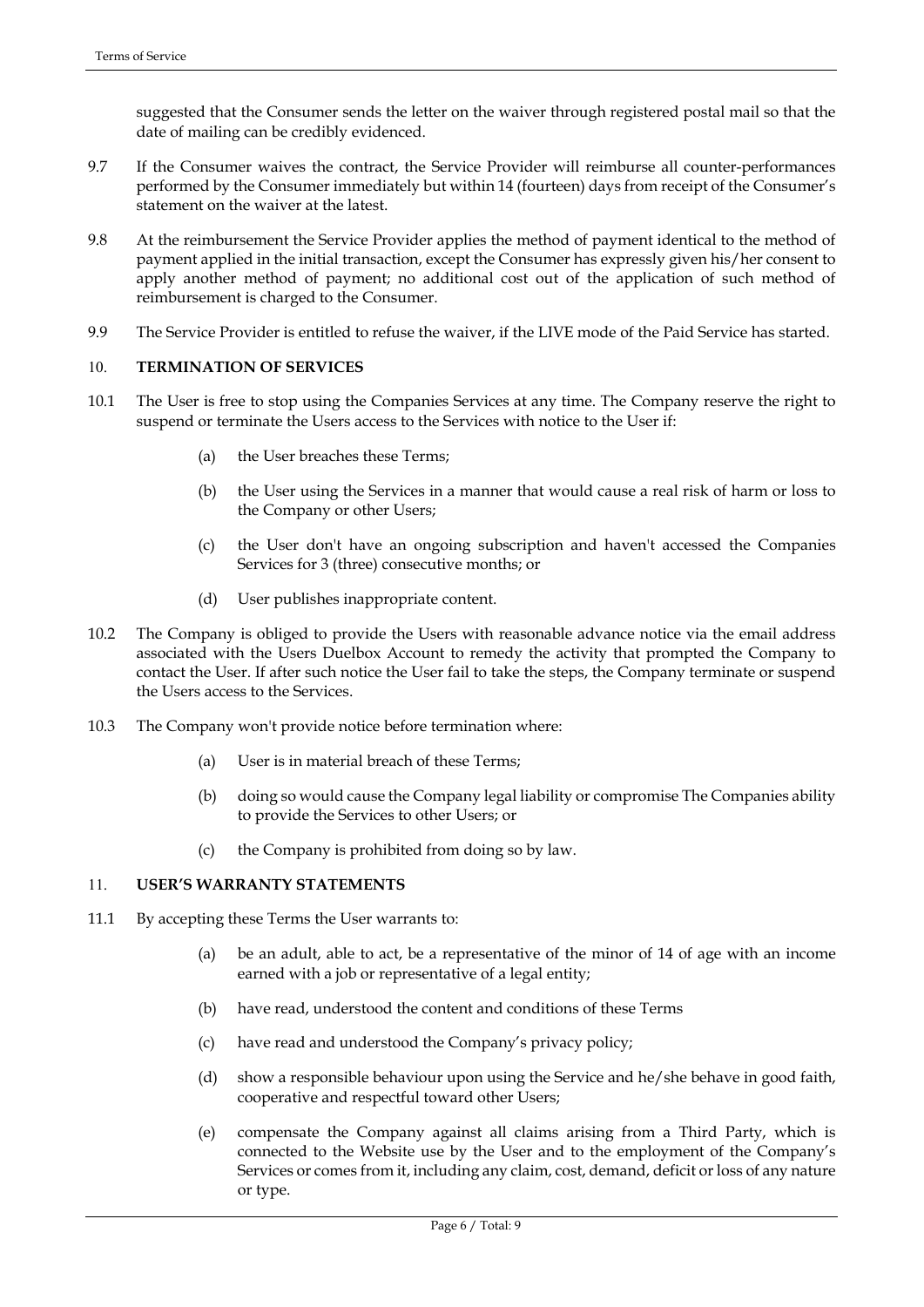11.2 Should any of the User's warranty statements prove false, this qualifies as a serious contract violation, and can have the immediate stop of the Service extended by the Company as a consequence, and the Company is entitled to apply the sanction considered by him the most appropriate.

#### 12. **COMPLAINT ADMINISTRATION AND OTHER OPTIONS TO LAW ENFORCEMENT**

12.1 The User can present his/her consumer complaints relating to the Services or the Service Provider's activity at the below contacts:

> Name: **Duelbox Interaktív Rendezvénytechnika Korlátolt Felelősségű Társaság** Seat: **Hungary, 1152 Budapest, Szentmihályi út 137. 2. em.** E-mail: **support@duelbox.com**

Email customer care, opening hours: on working days between 10:00-17:00 (CET/CEST) hours

- 12.2 The Service Provider shall investigate the written complaint within thirty days after receipt and give a response in detail and take measures that the response reaches the User. If the Service Provider rejects the complaint, he shall give reasons in detail in the response on the rejection. The Service Provider shall keep the minutes on the complaint and the copy of the response for 5 (five) years.
- 12.3 If the consumer dispute eventually existing between the Company and the User is not settled in the course of the negotiations between the parties, the below law enforcement options are available for the User:
	- (a) Complaint at the consumer protection authorities,
	- (b) Introduction of the procedure of a conciliatory body,
	- (c) Introduction of a court procedure

# 13. **WARRANTY**

13.1 In case of a quality claim the User can exercise a warranty claim toward the Company. This warranty means the Company's liability for defective delivery. The performance is defective if the Service does not correspond to the features published on the Website and set forth by the Company – at the time of the delivery. The quality complaints, protests with regard to the Services provided shall be communicated to the Company after the detection of the defect within the shortest period possible allowed by the circumstances. In case of consumer contracts the legal rules set a two-month term, within which the complaint notification qualifies as made in due course. The notification over two months itself does not result in the loss of right for the User, nevertheless the losses caused by the late notification shall be reimbursed to the Company In case of a defective delivery.

#### 14. **COMPANY'S RIGHTS IN ORDER TO PROTECT THE CONTENT OF THE INTERNET SITE**

- 14.1 The rules of these Terms and the Company represent the Company's intellectual properties. Simultaneously with accepting these Terms the User acknowledges the Company's rights to the property and person included in the intellectual property without all separate legal action, and shall respect them. In case of any violation to the above rights the Company is entitled to act in conformity with the provisions of the rules on the protection of intellectual works.
- 14.2 The Company immediately sanctions the unlawful or unauthorized activities shown toward the Website Services, which can especially but not exclusively be as follows:
	- (a) the modification, adaptation or reverse engineering of any part of the Service;
	- (b) unlawful intrusion or attempt to intrusion in the Company's IT system;
	- (c) collection of information on other Users for unauthorized purpose (including the user names and/or e-mail addresses);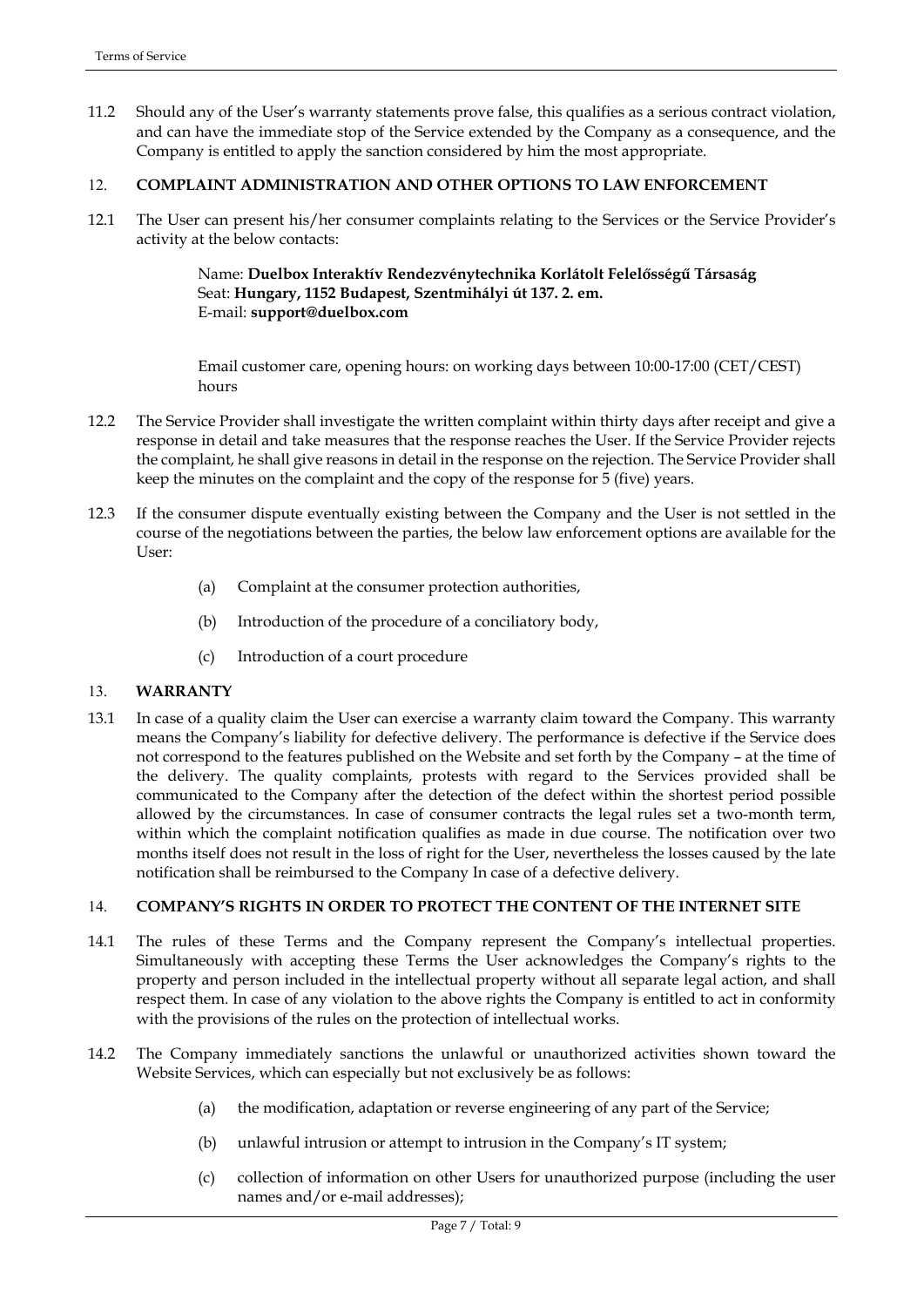- (d) re-formulation or edition of any part of Duelbox or the Website and Service;
- (e) creation of user identifications with automatic methods or on fraudulent and dishonest/false pretences;
- (f) to put such materials at disposal, which violate, abuse or breach the right of any other party and of third parties to intellectual work, public, private life or any other proprietary right;
- (g) to publish or forward viruses, malware, vermin, defects, Trojan horses or any other destructive elements;
- (h) to put any such material at disposal, which are unlawful or encourage to an unlawful activity, eventually make these public.
- 14.3 The Company reserves the right to remove the saved Personal Data of such Users without any further notification, who abuse the name, photo, e-mail address or any other personal detail, information of any other person, especially if the content published by the User through the Website:
	- (a) breaches a brand,
	- (b) is the name of a renowed person of today or of a historic Hungarian or foreign public actor, except it is the user's name at registration,
	- (c) is a name violating the lawful interest of another person to be appreciated;
	- (d) is an obscene or indecent term;
	- (e) is racist, it is a term and behaviour abusing, offending the religion, national, citizenship, sexual or political and ideological affiliation of others
	- (f) can be considered as hidden or open means of advertising.

# 15. **DELIVERY**

- 15.1 The Company sends the contractual offers, statements, notifications to the User to the e-mail address provided by the User upon Registration on the Website. Should the e-mail address provided cease to exist after Registration on the Website, the Company has no liability for the damages arising out of the failure of the notification, the liability in this scope is expressly excluded.
- 15.2 The written consignment addressed to the Company shall be sent to the Company's registered seat and to the email address of support@duelbox.com. At the User's expressed request the Company occasionally issues a confirmation on the receipt of the consignment. As a confirmation on the receipt qualifies if the copy of the consignment is furnished with the Company's seal, and signed and dated by the authorized representative.
- 15.3 Company's contact details are as follows:

Seat: 1152 Budapest, Szentmihályi út 137. 2. em.

E-mail: support@duelbox.com

# 16. **INTELLECTUAL PROPERTY**

16.1 The User by accepting these Terms agree that Duelbox, the Website and the Services, including but not limited to Content, graphics, user interface, audio clips, video clips, editorial content, and the scripts and software used to implement Duelbox, the Website and the Services, contain proprietary information and material that is owned by the Company and is protected by applicable intellectual property and other laws, including but not limited to copyright. You agree that you will not use such proprietary information or materials in any way whatsoever except for use of Duelbox, the Website and the Services for personal, non-commercial uses in compliance with these Terms. No portion of